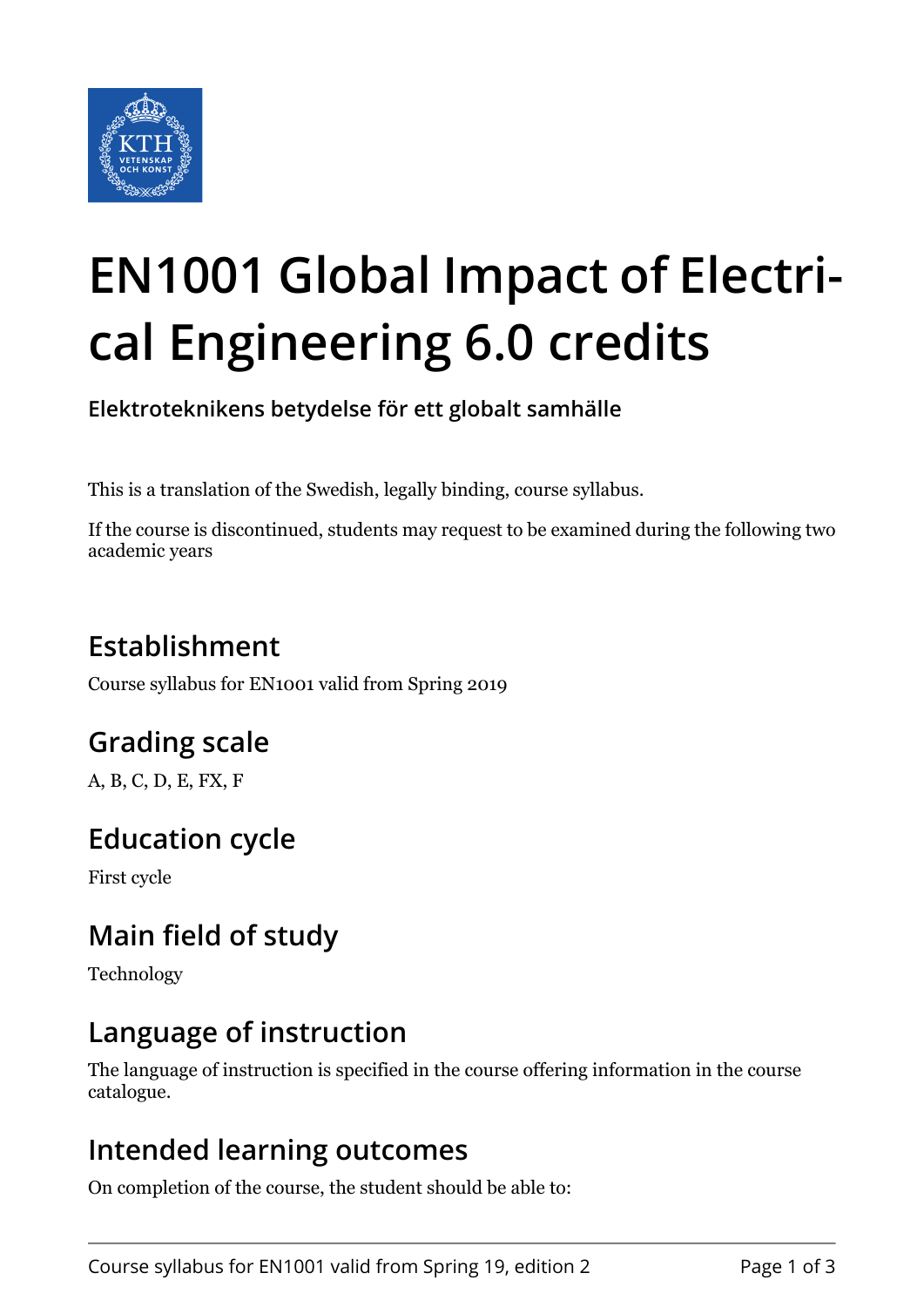- use academic calendars, course syllabuses, intended learning outcomes and grading criteria to plan their studies on both short and long view
- review critically and reflect on both the set-up and implementation of the education as well as their own study achievements
- Review critically and reflect on the role of the electrical engineer in a sustainable society
- Illustrate different fields where research (and education) in electrical engineering plays a relevant role
- Carry out a limited study of the history of electrical engineering and present this in writing and orally
- Explain how different electrical engineering systems and standards function and how these systems have influenced society
- Carry out a limited analysis of an electrical engineering system and present this in writing and orally
- Analyse and form an opinion on the possibilities and limitations of electrical engineering and its role in society and the responsibility of people for its use, including social and economic aspects

#### **Course contents**

The contents consist of:

- How does syllabus, intended learning outcomes, grading criteria, and examination work at KTH?
- Study experience, own responsibility, personal development during a professional career, self-reflection- what do I want I with my education?
- The importance of electrical engineering for the societal development up to now
- The importance of electrical engineering for the development of a sustainable society
- Evaluation of the programme, quality development, student influence.

## **Disposition**

Seminars and written assignments

# **Specific prerequisites**

Compulsory for students admitted to CELTE via common entry or admission to later part of programme to school year two or three. Can not be read by other students.

## **Course literature**

Material from lectures. The students also search for literature themselves.